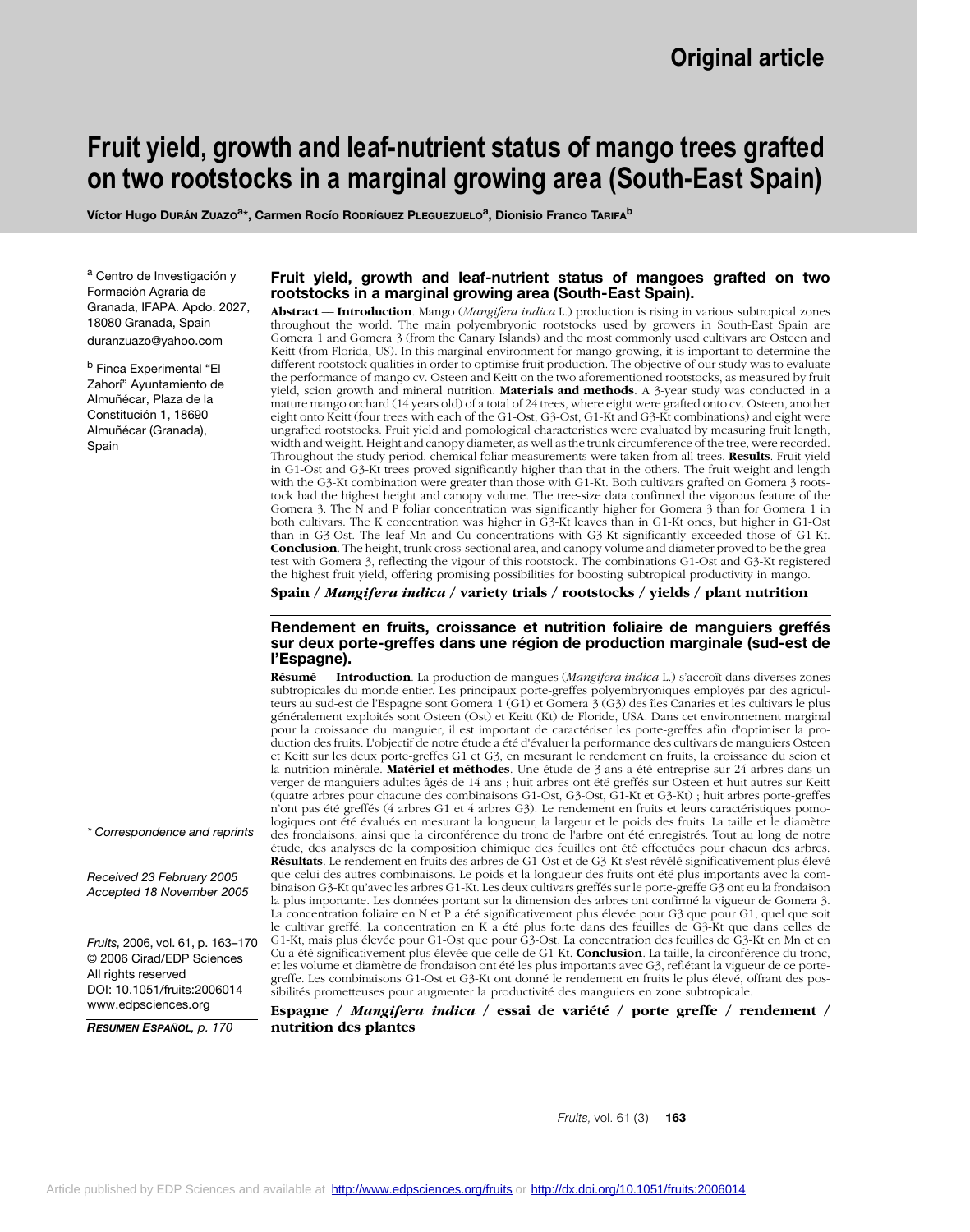# **1. Introduction**

Mango (*Mangifera indica* L.) cultivation is increasing in subtropical zones worldwide, and particularly in southern Spain (Granada and Malaga), where production is steadily rising due to the good yield potential in the area and to the expanding European markets with their demand for Spanish fruit [1, 2]. Studies in many tropical parts of the world have demonstrated the strong influence of mango polyembryonic rootstocks on the fruit yield, growth and mineral nutrition of the cultivar [3–6].

The main polyembryonic rootstocks used by growers, Gomera 1 and Gomera 3 (from the Canary Islands), are widely used in South-East Spain [7], and the scions most commonly used in the zone, for the excellent flavour as well as commercial value, include the Florida (US) cultivars Osteen, Keitt, Tommy Atkins, Irwin and Sensation [8, 9]. Studies on the effect of the rootstock on cultivar behaviour are meagre in mango adapted to subtropical conditions [10–12]. In these marginal environments for this crop, it is important to determine the different rootstock qualities in order to optimise the fruit production.

The main objective of our study was to evaluate the performance of the mango cvs. Osteen and Keitt on two rootstocks as measured by fruit yield, growth and mineral nutrition.

# **2. Materials and methods**

The study, spanning three years (2000– 2002) on the experimental farm "El Zahorí" in the area of Almuñécar, SE Spain, was conducted on orchard terraces on a south-facing slope cultivated with 14-year-old mango trees under a drip irrigation system. Twentyfour trees, planted 3 m apart, were studied, twelve with the rootstock Gomera 1 (G1) and twelve with Gomera 3 (G3).

Four G1 trees were grafted onto the cultivar Osteen (G1-Ost) and four other G1 trees were grafted onto the cultivar Keitt (G1-Kt). The same went for the G3 trees (G3-Ost and G3-Kt), while the remaining

four trees of each rootstock were ungrafted (four G1 and four G3 ungrafted trees), hereafter "ungrafted trees". Thus, the experimental design was a randomised complete block with four replicates. The fertiliser application rate per tree was 240 g N, 71 g  $P_2O_5$  and 212 g K<sub>2</sub>O. The soil was typical Xerorthent [13], with a crumbly sandy texture (70% sand, 25% silt and 5% clay), 0.92% organic matter,  $0.5\%$  N,  $44.0$  mg  $P \text{·kg}^{-1}$  and 154.1 mg exchangeable  $K \cdot kg^{-1}$ .

At the end of each harvest, fruit yields  $(kg$  fruits·tree<sup>-1</sup>) and pomological characteristics (length, width and weight of the fruits) were evaluated. Also, at this stage the height and canopy diameter as well as the trunk circumference of the tree (15 cm above the bud union) were recorded. Canopy volume was calculated using the equation for one-half of a prolate spheroid [14, 15] and trunk circumference was converted into trunk cross-sectional area (TCSA) [16]. Throughout the study years, foliar measurements were taken from grafted and ungrafted trees from the middle part of the canopy, following the cardinal points and from normal shoots of similar physiological age. The K, Ca, Mg, Fe, Zn, Mn and Cu concentrations in the plant material were determined by atomic-absorption spectrophotometry [17]. The P was determined by the molybdenum-blue method [18] and the total N by the Kjeldahl method [19].

An analysis of variance (ANOVA) was performed to determine the effect of the rootstocks on fruit yield, growth and foliar nutrient concentration. The measurements were evaluated by Duncan's multiple-range test at a level of 0.01.

# **3. Results and discussion**

Considering the fruit and tree characteristics for each combination tested over the 3-year study, significantly higher values appeared in G1-Ost and G3-Kt than in G3-Ost and in G1-Kt for fruit yield (*table I*). The normal alternate bearing of the mango was significant for both cultivars  $(P < 0.01)$ . Also, the weight and length of fruits with G3-Kt were greater than those with the G1-Kt combination. Statistical differences appeared in fruit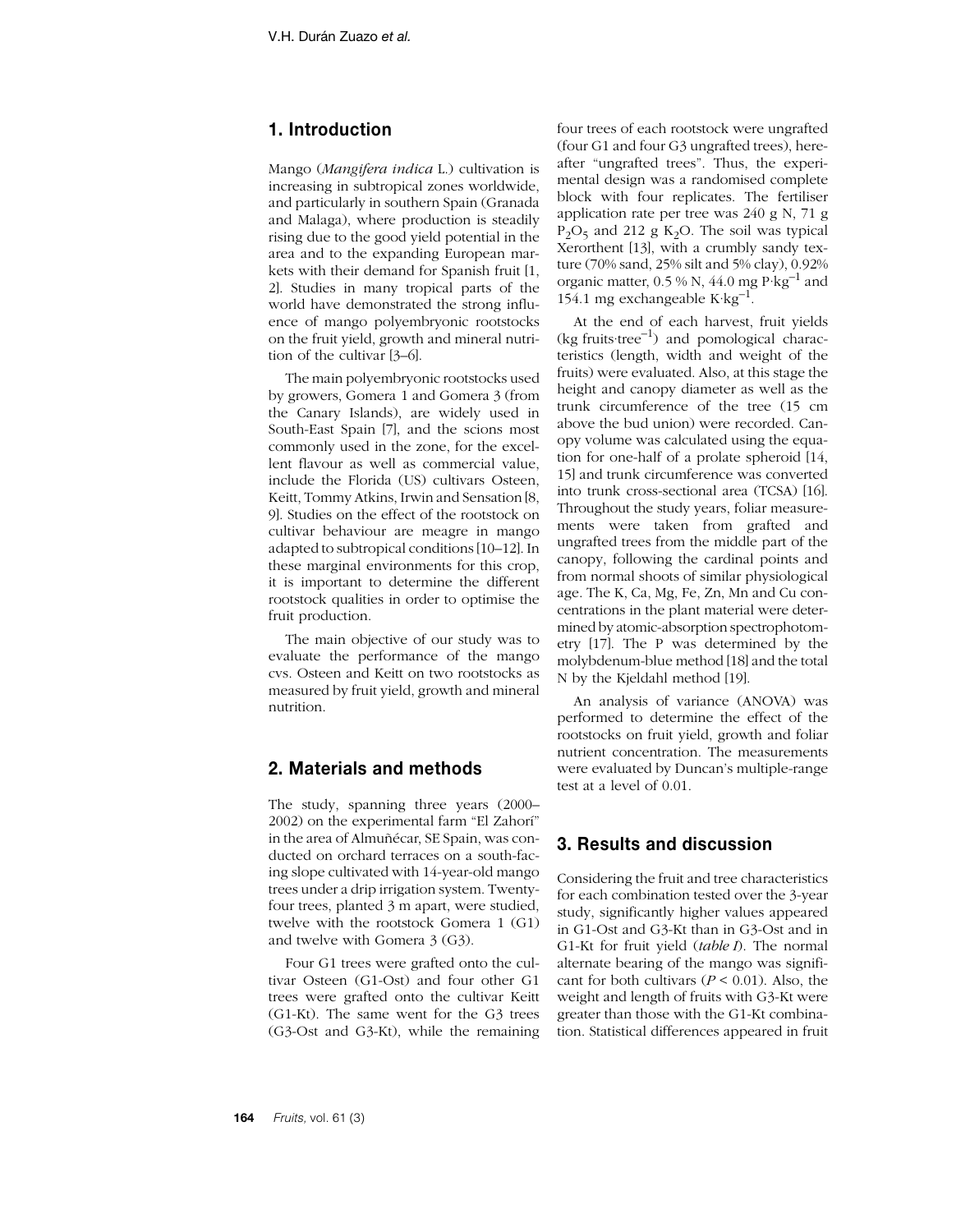## **Table I.**

Fruit and tree characteristics of cv. Osteen and Keitt on Gomera 1 and Gomera 3 rootstocks (*Mangifera indica*, Spain).

| Cultivar /<br>rootstock | <b>Fruit characteristics</b>    |                                        |               |                   |                   | Tree characteristics                                     |                           |                  |                             |
|-------------------------|---------------------------------|----------------------------------------|---------------|-------------------|-------------------|----------------------------------------------------------|---------------------------|------------------|-----------------------------|
|                         | Yield<br>$(kg \cdot tree^{-1})$ | Number of<br>fruits tree <sup>-1</sup> | Weight<br>(g) | Length<br>(cm)    | Width<br>(cm)     | Trunk cross-<br>sectional area<br>$\text{(cm}^2\text{)}$ | Canopy<br>diameter<br>(m) | Height<br>(m)    | Canopy<br>volume<br>$(m^3)$ |
| Osteen                  |                                 |                                        |               |                   |                   |                                                          |                           |                  |                             |
| Gomera 1                | 17.7 a                          | 31a                                    | 569.6 a       | 13.1a             | 8.9a              | 624.5 a                                                  | 1.71a                     | 2.6a             | 3.9a                        |
| Gomera 3                | 15.1 <sub>b</sub>               | 26 <sub>b</sub>                        | 580.8 a       | 13.2a             | 9.2 <sub>b</sub>  | 670.4 a                                                  | 1.74a                     | 3.0 <sub>b</sub> | 4.8a                        |
| Year                    |                                 |                                        |               |                   |                   |                                                          |                           |                  |                             |
| 1st                     | 13.5a                           | 24a                                    | 561.5 a       | 13.5a             | 9.1a              | 589.6 a                                                  | 1.77a                     | 2.4a             | 4.0a                        |
| 2 <sub>nd</sub>         | 16.9 <sub>b</sub>               | 31 <sub>b</sub>                        | 546.0 a       | 13.0 <sub>b</sub> | 8.9a              | 670.8 a                                                  | 1.75a                     | 2.7ab            | 4.3a                        |
| 3rd                     | 15.9 <sub>b</sub>               | 27 <sub>b</sub>                        | 590.0 b       | 12.9 <sub>b</sub> | 8.9a              | 700.1 a                                                  | 1.80a                     | 2.8 <sub>b</sub> | 4.7a                        |
| Keitt                   |                                 |                                        |               |                   |                   |                                                          |                           |                  |                             |
| Gomera 1                | 17.2a                           | 22a                                    | 780.4 a       | 13.3a             | 10.0a             | 600.8 a                                                  | 1.63a                     | 2.3a             | 3.2a                        |
| Gomera 3                | 20.8 <sub>b</sub>               | 24a                                    | 864.7 b       | 13.8 <sub>b</sub> | 10.7 <sub>b</sub> | 675.3 a                                                  | 1.71a                     | 3.2 <sub>b</sub> | 4.8 b                       |
| Year                    |                                 |                                        |               |                   |                   |                                                          |                           |                  |                             |
| 1st                     | 19.9a                           | 25a                                    | 798.2 a       | 13.2a             | 10.2a             | 623.5 a                                                  | 1.69a                     | 2.3a             | 3.4a                        |
| 2 <sub>nd</sub>         | 17.2 <sub>b</sub>               | 22 <sub>b</sub>                        | 784.5 a       | 13.0a             | 10.0a             | 648.5 a                                                  | 1.74a                     | 2.4a             | 3.8a                        |
| 3rd                     | 21.1a                           | 25a                                    | 845.7 a       | 13.4a             | 10.4a             | 687.4 a                                                  | 1.77a                     | 2.9 <sub>b</sub> | 4.8 <sub>b</sub>            |

For each cultivar, values with different letters in the columns are significantly different according to Duncan's test at *P* < 0.01.

width with Gomera 1 for both cultivars, being smaller than with the Gomera 3. Both cultivars grafted onto the Gomera 3 rootstock had the highest height, and the canopy volume for G3-Kt significantly differed from that of trees with G1-Kt. In addition, the trends of TCSA and canopy diameter were greater with Gomera 3. In this sense, the Gomera 3 rootstock tended to be more vigorous than Gomera 1. Thus, given that Osteen has a medium-late harvest (October–November) and Keitt is late (November–December), the above combinations offer good yield for two different needs.

The values of tree size from ungrafted rootstocks corroborated the results for the grafted trees in relation to the vigorous feature of the Gomera 3. According to this information, the height and canopy volume of G3 trees were significantly greater than for those of G1 (*table II*). Also, the trend for ungrafted G3 trees in TCSA and canopy diameter was similar to the grafted ones with no statistical differences (*P* < 0.01).

#### **Table II.**

Tree characteristics in ungrafted Gomera 1 and Gomera 3 rootstocks (*Mangifera indica*, Spain).

| Ungrafted<br>rootstock                | Trunk cross-<br>sectional area<br>$\rm (cm^2)$ | Canopy<br>diameter<br>(m) | Tree<br>height<br>(m)             | Canopy<br>volume<br>$(m^3)$       |
|---------------------------------------|------------------------------------------------|---------------------------|-----------------------------------|-----------------------------------|
| Gomera 1<br>Gomera 3                  | 656.6 a<br>745.7 a                             | 1.82a<br>1.98a            | 2.8a<br>3.3 <sub>b</sub>          | 4.9a<br>6.7 <sub>b</sub>          |
| Year<br>1st<br>2 <sub>nd</sub><br>3rd | 626.6 a<br>707.9 a<br>731.5a                   | 1.80a<br>1.88a<br>1.90a   | 2.6a<br>3.0ab<br>3.5 <sub>b</sub> | 4.4a<br>5.6ab<br>6.6 <sub>b</sub> |

Values with different letters in the columns are significantly different according to Duncan's test at *P* < 0.01.

Yield in the study zone differed appreciably from that of fully tropical climates, where both tree size and yield are greater. The climatic conditions in southern Spain represent the marginal limit for the mango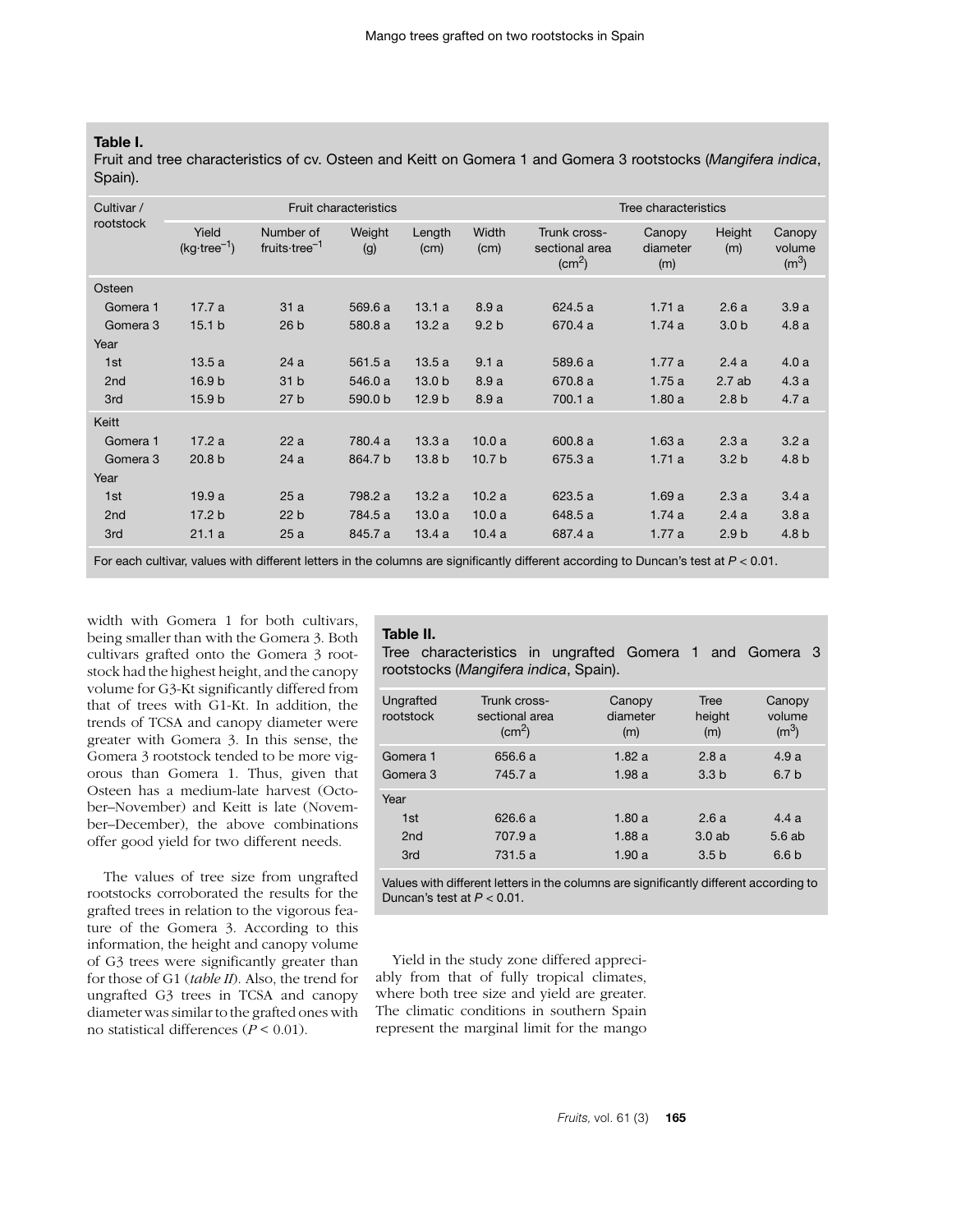### **Table III.**

Macro- and micronutrient leaf concentrations of cv. Osteen and Keitt on Gomera 1 and Gomera 3 rootstocks (*Mangifera indica*, Spain).

| Cultivar /      | N                 | P                 | K                 | Ca                   | Mg    | Fe               | Zn              | Mn    | Cu              |
|-----------------|-------------------|-------------------|-------------------|----------------------|-------|------------------|-----------------|-------|-----------------|
| rootstock       |                   |                   | (% )              | $(mg \cdot kg^{-1})$ |       |                  |                 |       |                 |
| Osteen          |                   |                   |                   |                      |       |                  |                 |       |                 |
| Gomera 1        | 1.77a             | 0.11a             | 0.45a             | 2.13a                | 0.19a | 95a              | 19a             | 173 a | 23a             |
| Gomera 3        | 1.89 <sub>b</sub> | 0.13 <sub>b</sub> | 0.50 <sub>b</sub> | 2.16a                | 0.16a | 94 a             | 23 <sub>b</sub> | 175a  | 25a             |
| Year            |                   |                   |                   |                      |       |                  |                 |       |                 |
| 1st             | 1.75a             | 0.13a             | 0.58a             | 1.98a                | 0.17a | 95a              | 18a             | 176 a | 25a             |
| 2 <sub>nd</sub> | 1.88 <sub>b</sub> | 0.13a             | 0.46 <sub>b</sub> | 2.15a                | 0.20a | 98 a             | 24 b            | 166 a | 22a             |
| 3rd             | 1.85 <sub>b</sub> | 0.12a             | 0.48 <sub>b</sub> | 2.16a                | 0.18a | 100a             | 22 <sub>b</sub> | 182 a | 23a             |
| Keitt           |                   |                   |                   |                      |       |                  |                 |       |                 |
| Gomera 1        | 1.85a             | 0.12a             | 0.64a             | 1.97a                | 0.21a | 87 a             | 18a             | 181a  | 19a             |
| Gomera 3        | 2.07 <sub>b</sub> | 0.15 <sub>b</sub> | 0.51 <sub>b</sub> | 2.62 <sub>b</sub>    | 0.21a | 102 <sub>b</sub> | 20a             | 249 b | 27 <sub>b</sub> |
| Year            |                   |                   |                   |                      |       |                  |                 |       |                 |
| 1st             | 1.88a             | 0.10a             | 0.62a             | 1.95a                | 0.20a | 86 a             | 20a             | 195 a | 22a             |
| 2 <sub>nd</sub> | 1.94ab            | 0.13 <sub>b</sub> | 0.56 <sub>b</sub> | 2.60 <sub>b</sub>    | 0.22a | 105 <sub>b</sub> | 18a             | 230 b | 29 <sub>b</sub> |
| 3rd             | 2.15 <sub>b</sub> | 0.14 <sub>b</sub> | 0.53 <sub>b</sub> | 2.55a                | 0.21a | 84 a             | 19a             | 237 b | 30 <sub>b</sub> |

For each cultivar, values with different letters in the columns are significantly different according to Duncan's test at *P* < 0.01.

#### **Table IV.**

Macro- and micronutrient leaf concentrations in ungrafted trees of Gomera 1 and Gomera 3 rootstocks (*Mangifera indica*, Spain).

| Ungrafted<br>rootstock                                                                                                                   | N                 | P                 | K                 | Ca                | Mq                   | Fe   | Zn              | Mn               | Cu              |
|------------------------------------------------------------------------------------------------------------------------------------------|-------------------|-------------------|-------------------|-------------------|----------------------|------|-----------------|------------------|-----------------|
|                                                                                                                                          |                   |                   | (%)               |                   | $(mg \cdot kg^{-1})$ |      |                 |                  |                 |
| Gomera 1                                                                                                                                 | 1.40a             | 0.07a             | 0.41a             | 1.79a             | 0.23a                | 90a  | 15a             | 238a             | 14 a            |
| Gomera 3                                                                                                                                 | 1.55 <sub>b</sub> | 0.09 <sub>b</sub> | 0.45 <sub>b</sub> | 2.17 <sub>b</sub> | 0.25a                | 96a  | 19 <sub>b</sub> | 269 <sub>b</sub> | 20 <sub>b</sub> |
| Year                                                                                                                                     |                   |                   |                   |                   |                      |      |                 |                  |                 |
| 1st                                                                                                                                      | 1.42a             | 0.07a             | 0.42a             | 1.89a             | 0.21a                | 100a | 16a             | 222a             | 15a             |
| 2 <sub>nd</sub>                                                                                                                          | $1.51$ ab         | $0.08$ ab         | 0.47 <sub>b</sub> | 2.25 <sub>b</sub> | 0.24a                | 97a  | 21 <sub>b</sub> | 231a             | 19ab            |
| 3rd                                                                                                                                      | 1.57 <sub>b</sub> | 0.10 <sub>b</sub> | 0.48 <sub>b</sub> | $1.95$ ab         | 0.23a                | 95a  | 20 <sub>b</sub> | 281 b            | 22 <sub>b</sub> |
| $M_{\rm H}$ is a set of the content of the content of the set of $M_{\rm H}$ and the set of the $\sim$ . The set of $\sim$ $\sim$ $\sim$ |                   |                   |                   |                   |                      |      |                 |                  |                 |

Values with different letters in the columns are significantly different according to Duncan's test at *P* < 0.01.

to develop normally, and, therefore, the dimensions of the tree and its yield are lower. However, this condition allows orchards to have a dense planting grid (≈ 660 trees·ha–1), facilitating harvest and pesticide applications, this high density currently being a trend in intensive mango cultivation [20, 21].

The influence of rootstock on the fruit yield is a well-known fact. In Spain, Martínez *et al.* [22] and Durán *et al.* [12] reported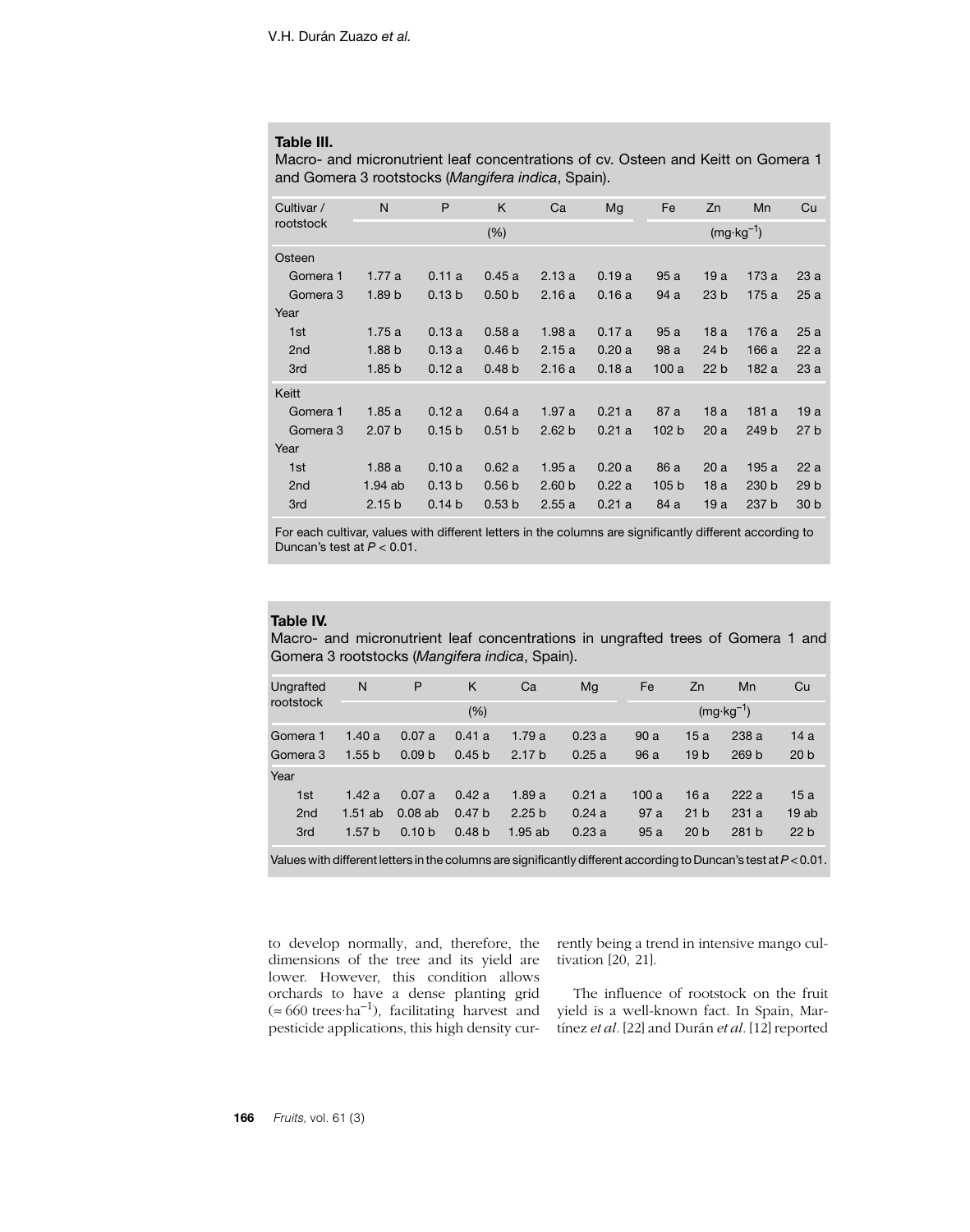greater yield of cv. Osteen with Gomera 1 even under saline conditions, while in Australia, Smith *et al.* [23] pointed out that cv. Tommy Atkins yielded 43% more on Turpentine rootstock than on Sabre. Similar examples were reported in Venezuela [24] and in India [25]. According to our results, the effect of the rootstock on the fruit dimensions of the cultivar is great, especially with Gomera 3, in agreement with Avilan *et al.* [26] and Goncalves *et al.* [27], who indicated the notable influence of the rootstock-scion combinations on the dimensions of the fruit, weight and shape.

In our experiment, vigorous components of Gomera 3 were identified, being more notable in the ungrafted trees. Also, the values of all measured parameters in the trees tended to increase over time, height and canopy volume being significant. In this context, yield efficiency expressed as fruit yield per unit of canopy volume  $(\text{kg}\cdot\text{m}^{-3})$ correlated inversely with the vigour components and canopy size in Gomera 3, as noted in other studies on mango rootstock [28] and on rootstocks in other tree species [15, 29].

The analysis of variance for foliar nutrient concentration in grafted trees reveals that, in terms of nutrient-uptake efficiency, N and P concentration in both cultivars (Osteen and Keitt) was significantly lower in Gomera 1 than in Gomera 3 (*table III*). Meanwhile, for the K concentration, results in G3-Ost leaves were higher than those in G1-Ost ones, whereas concentrations in G1-Kt leaves were significantly higher than those in G3-Kt leaves. For both cultivars, the Mg leaf concentration was not affected by either rootstock. However, the Ca concentration in G3-Kt leaves was higher than that in G1-Kt. Over the study period, N and K concentrations with cv. Osteen increased, as did N, P, Mn and Cu concentrations with cv. Keitt.

With regard to the micronutrients, the Mn and Cu concentrations in G3-Kt leaves were significantly higher than those in G1-Kt. Also, the Zn concentration in G3-Ost leaves was higher than in G1-Ost.

Ungrafted trees registered significant differences in the foliar concentration of most of the nutrients, except for Mg and Fe (*table IV*). As in grafted trees, the highest concentrations for most of the nutrients were found for Gomera 3. In addition, for most of the nutrients, the foliar concentrations in the ungrafted trees were lower than those in the cultivars, with the exception of Mg and Mn. During the three-year monitoring period, the foliar concentrations of N, P, K, Zn, Mn and Cu increased significantly in ungrafted trees.

The rootstock Gomera 3, having a root system with greater capacity for uptake and transport of macro- and micronutrients than Gomera 1, improved the mineral nutrition of the scion, as reflected directly in the foliar concentration of the cultivar. This agrees with Avilan [30], who contends that a rootstock with a vigorous root system provides the scion with effective mineral nutrition. Thus, in the case of good scion compatibility, it appears that the rootstock enables the grafted tree to achieve mineral nutrition comparable to that of an ungrafted tree of the same rootstock. If the rootstock belongs to a particularly vigorous species, the scion may reach optimal growth. Nevertheless, the rootstock-scion interaction is reciprocal, and the grafted portion can influence the size and composition of the root system, exerting an effect as strong as that of the roots on the shoot. According to Thomas and White [31], the mineral-uptake behaviour of an ungrafted rootstock is not necessarily the same as that of the rootstock grafted onto a scion. Our experiment with mango indicated that the effect of the rootstock on the uptake and foliar concentration of nutrients was similar in grafted and ungrafted trees. The rootstock, in providing the root system, not only must take up nutrients but must also confront negative factors in the soil and selectivity with respect to certain elements that may not coincide with the needs of the scion. In this regard, Durán *et al.* [12, 32] found the root system of Gomera 1 to be salt-tolerant, thus aiding the scion under saline conditions, while Gomera 3, for its higher ability to take up nutrients, proved to be more salt-sensitive.

The high leaf-nutrient concentration resulted in greater fruit yield of the G3-Kt combination than that of G1-Kt, reflecting the effectiveness of G3-Kt. In this sense, Reddy *et al.* [33] reported that high-yielding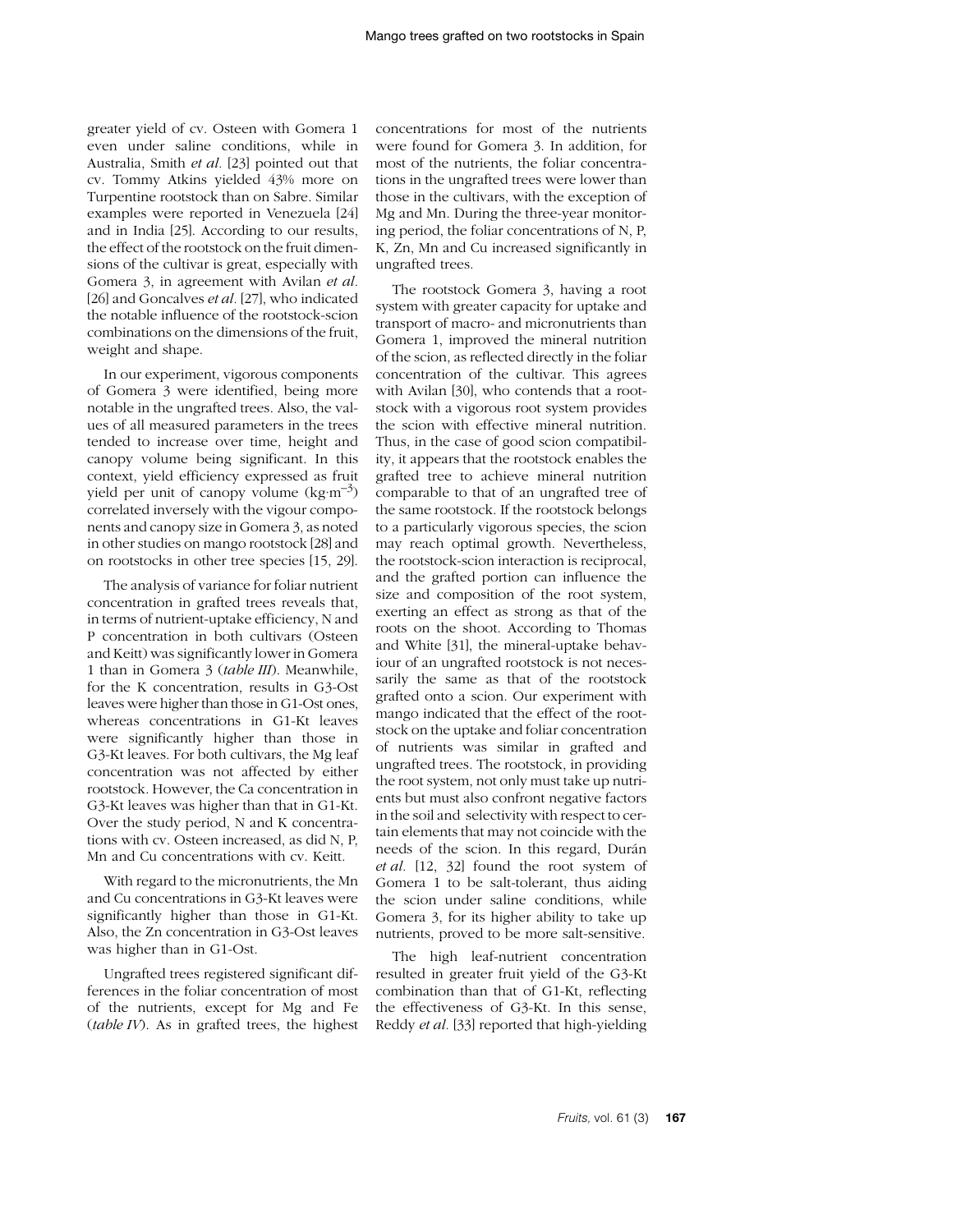trees had higher leaf-N concentration than low-yielding trees. On the other hand, G1-Ost trees registered higher fruit-yield values than the G3-Ost combination despite the lower leaf-nutrient concentration, which is in agreement with Guzmán *et al.* [34], who found no relationship between the foliar nutrient concentration of cv. Manila and fruit yield. The overall highest yield was registered by the G3-Kt combination, recommending it as a good general choice for high mango yield in marginal environments.

# **4. Conclusion**

In general, the fruits obtained on Gomera 3 were significantly heavier and larger than those harvested on the Gomera 1 rootstock, especially for cv. Keitt. The height, trunk cross-sectional area, and canopy volume and diameter proved the greatest with Gomera 3, reflecting its vigour.

The rootstock Gomera 3 has a root system with a greater capacity of uptake and transport of macro- and micronutrients than that of Gomera 1, reflected in the foliar concentration and, therefore, the mineral nutrition of the scion. Thus, the rootstock, in the case of good scion compatibility, provides development and mineral nutrition comparable to those of the ungrafted tree of the same rootstock, as shown by the foliar concentrations in ungrafted trees in our study.

Our results demonstrate that fruit yield was greater for the Gomera 1-Osteen and Gomera 3-Keitt combinations, offering promising possibilities for boosting subtropical productivity in mango. In fact, Gomera 3-Keitt gave the highest yield of all combinations.

### **Acknowledgements**

This research was partly sponsored by the Research Project "Environmental impact of the cultivation of subtropical species in steeply sloping lands. Integrated measures for the sustainable cultivation (RTA05- 00008-00-00)", granted by INIA, Spain*.*

### **References**

- [1] Anon., Statistical Database. Production and trade, FAOSTAT, 2005, http://apps.fao.org.
- [2] Galán S.V., Mango world production (outside Israel, Egypt and India), Acta Hortic. 455 (1997) 15–22.
- [3] Kurian M.R., Reddy P.V.V., Reddy Y.T.N., Growth, yield, fruit quality and leaf nutrient status of thirteen-year-old 'Alphonso' mango trees on eight rootstocks, J. Hortic. Sci. 71 (1996) 181–186.
- [4] Nartvaranant P., Whiley W., Subhadrabandhu S., Pognart N., Suranant S., Effects of selected rootstock/scion combinations on B uptake and plant growth of mango (*Mangifera indica* L.), Thai J. Agric. Sci. 2 (2003) 193– 205.
- [5] Reddy Y.T.N., Kohli R.R., Singh E., Bhargava B.S., Effect of rootstocks on growth, yield and leaf nutrient composition of mango (*Mangifera indica* L.), Fruits 44 (1989) 409– 413.
- [6] Singh U.R., Singh A.P., Rootstock studies in mango, Progress. Hortic. 8 (1976) 13–19.
- [7] Galán S.V., García S.J., Pasado, presente y futuro del mango en Canarias, INIA, MAPA, Madrid, España, 1979.
- [8] Galán S.V., Mango, in: Galán S.V. (Ed.), Los frutales tropicales en los subtrópicos, Mundi Prensa, Madrid, España, 1990, 54–94.
- [9] Galán S.V., El cultivo del mango, Coed. Gob. Canarias CAGPA–Mundi Prensa, Madrid, España, 1999.
- [10] Durán Z.V.H., Martinez R.A., Aguilar R.J., Effect of rootstocks on mineral nutrition of mango trees (*Mangifera indica* L. cv. Keitt), in: Villalobos F.J., Testi L. (Eds.), Proc. VII ESA Congr. Eur. Soc. Agron., Cordoba, Spain, 2002, 357–358.
- [11] Durán Z.V.H., Martínez R.A., Aguilar R.J., Franco T.D., Impact of salinity on macro- and micronutrient uptake in mango (*Mangifera indica* L. cv. Osteen) with different rootstocks, Span. J. Agric. Res. 2 (2004) 121– 133.
- [12] Durán Z.V.H., Martínez R.A., Aguilar R.J., Impact of salinity on the fruit yield of mango (*Mangifera indica* L. cv. Osteen), Eur. J. Agron. 21 (2004) 323–334.
- [13] Anon., Soil survey staff. Soil taxonomy. A basic system of soil classification for making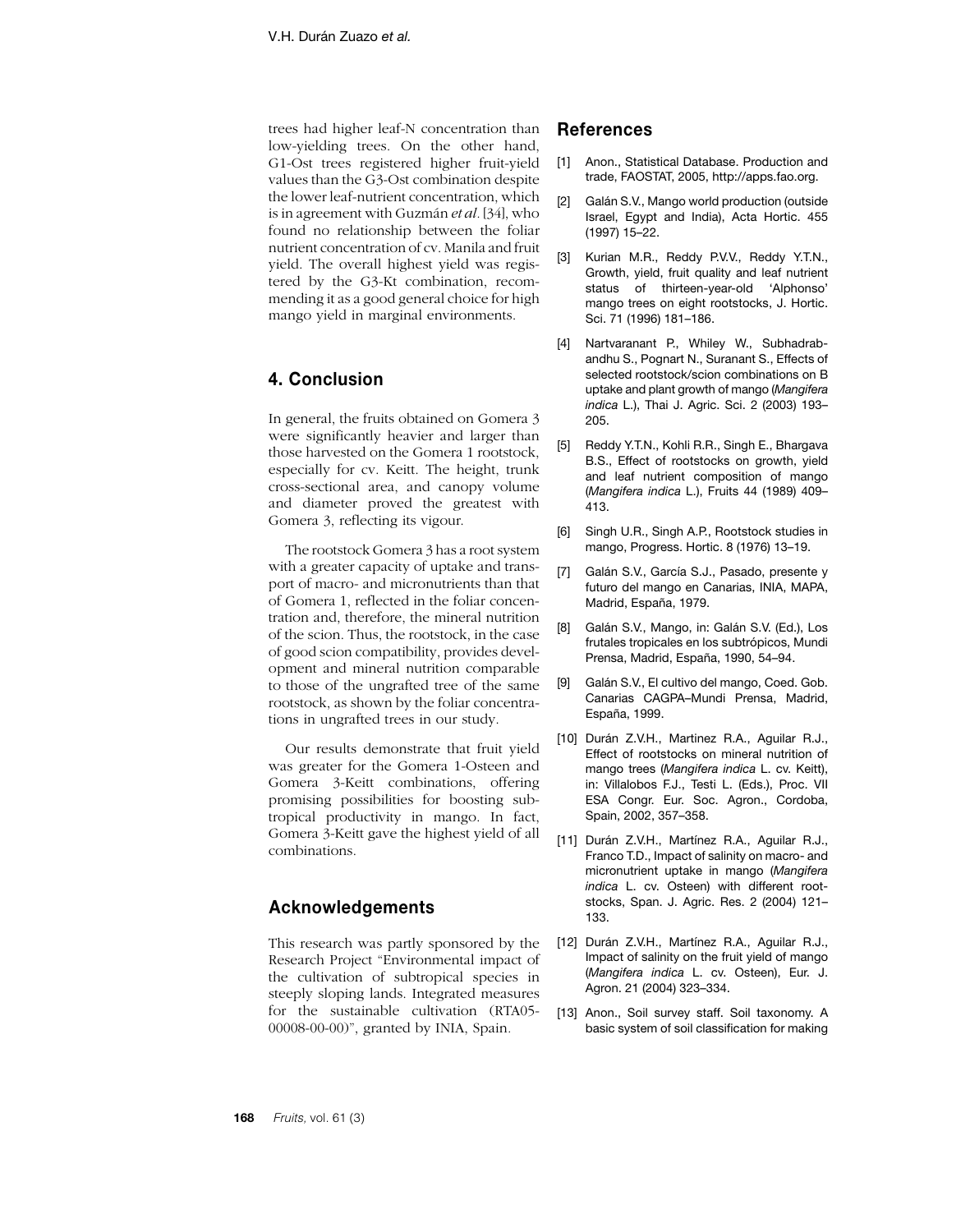and interpreting soil surveys, USDA, Agric. Handb. 436, 2nd ed., Washington D.C., USA, 1999.

- [14] Avilan R.L., Rodríguez M., Ruíz J., Marín C.R., Selección de patrones de bajo porte en mango, Agron. Trop. 47 (1997) 259–270.
- [15] Castle W.S., Phillips R.L., Performance of Marsh grapefruit and Valencia orange trees on eighteen rootstocks in a closely spaced planting, J. Am. Soc. Hortic. Sci. 105 (1980) 496–499.
- [16] Webster D.H., Brozono C.L., Trunk growth of apple trees as affected by fruit load, Can. J. Plant Sci. 60 (1980) 1385–1391.
- [17] Chapman H.D., Pratt P.F., Method of analysis for soils, plants and waters, Univ. Calif. (Riverside), Div. Agric. Sci., Agr. Publ. Off., Univ. Hall Univ. Calif., Berkeley, USA, 1961.
- [18] Fiske S., The colorimetric determination of phosphorus, J. Biol. Chem. 66 (1952) 375– 400.
- [19] Bremner J.M., Total nitrogen, In: Black C.A., Evan D.D., White J.L., Clark F.E. (Eds.), Methods of analysis, Part 2, Agron. 9, Acad. Press, New York, 1965, 1149–1178.
- [20] Iyer C.P.A., Kurian R.M., Subhadrabandhu S., Tree size controls in mango (*Mangifera indica* L.), some considerations, Acta Hortic. 321 (1992) 425–436.
- [21] Reddy N.N., Mathura R., Gangopadhyay K.K., Rai M., Prospects of high density orcharding in mango (*Mangifera indica* L.) in Eastern India, J. Res. Birsa-Agric. 14 (2002) 79–82.
- [22] Martínez R.A, Durán Z.V.H., Aguilar R.J., Use of brackish irrigation water for subtropical farming production, in: Medina J.A., Zimmer D., Roest C.I.W., Yung-Hsu H., Bonn M. , Soon-Kuk K. (Eds.), Trans. 17th Congr. Irrig. Drain., Spec. Sess. ICID-CIID, Granada, Spain, 1999, 61–71.
- [23] Smith M.W., Mark D., Hoult J.D., Bright S., McAlister S., Ford G., Rootstock research: opportunities for the Australian mango industry, Acta Hortic. 455 (1997) 383–390.
- [24] Chauran O., Avilan R.L., Fruit index determination for some mango cultivars in the oriental zone of Venezuela, Agron. Trop. 31 (1981) 1–8.
- [25] Reddy Y.T.N., Kurian R.J., Ramachander P.R., Singh G., Kohli R.R., Long-term effects of rootstocks on growth and fruit yielding patterns of 'Alphonso' mango (*Mangifera indica* L.), Sci. Hortic-Amsterdam 97 (2003) 95–108.
- [26] Avilan R.L., Leal F., Rodriguez M., Ruiz J., Marin C.R., Mango rootstocks and their influence on fruit shape and size, Acta Hortic. 455 (1997) 479–488.
- [27] Goncalves N.B., Carvalho V.D., Goncalves J.R., Coelho S.R.M., Silva T.G., Physical and chemical characterization of fruits of mango (*Mangifera indica* L.) cultivars, Ciênc. Agrotec. 22 (1998) 72–78.
- [28] Kurian R.M., Iyer C.P.A., Contribution and morphological growth components towards canopy development in mango, Gartenbauwissenschaft 62 (1997) 202–206.
- [29] Rose M.L., Cole P.A., Atkin D., Kupper R.S., Yield and tree size of four citrus cultivars on 21 rootstocks in California, J. Am. Soc. Hortic. Sci. 144 (1989) 678–684.
- [30] Avilan R.L., Sistema radicular del mango (*Mangifera indica* L.) en un regosol aluvial, Agron. Trop. 24 (1974) 3–10.
- [31] Thomas F.B., White D.G., Foliar analyses of four varieties of peach rootstock grown at high and low potassium levels, Proc. Am. Soc. Hortic. Sci. 55 (1950) 56–59.
- [32] Durán Z.V.H., Martínez R.A., Aguilar R.J., Salt tolerance of mango rootstock (*Mangifera indica* L. cv. Osteen), Span. J. Agric. Res. 1 (2003) 67–78.
- [33] Reddy Y.T.N., Kurian R.M., Sujatha N.T., Srinivas M., Leaf and soil nutrient status of mango (*Mangifera indica* L.) grown in peninsular India and their relationship with yield, J. Appl. Hortic. 2 (2001) 78–81.
- [34] Guzmán E.C., Mosqueda V.R., Alcalde B.S., Martínez G.A., Macro and micronutrient foliar content variation in mango cv. Manila, Acta Hortic. 455 (1997) 471–478.